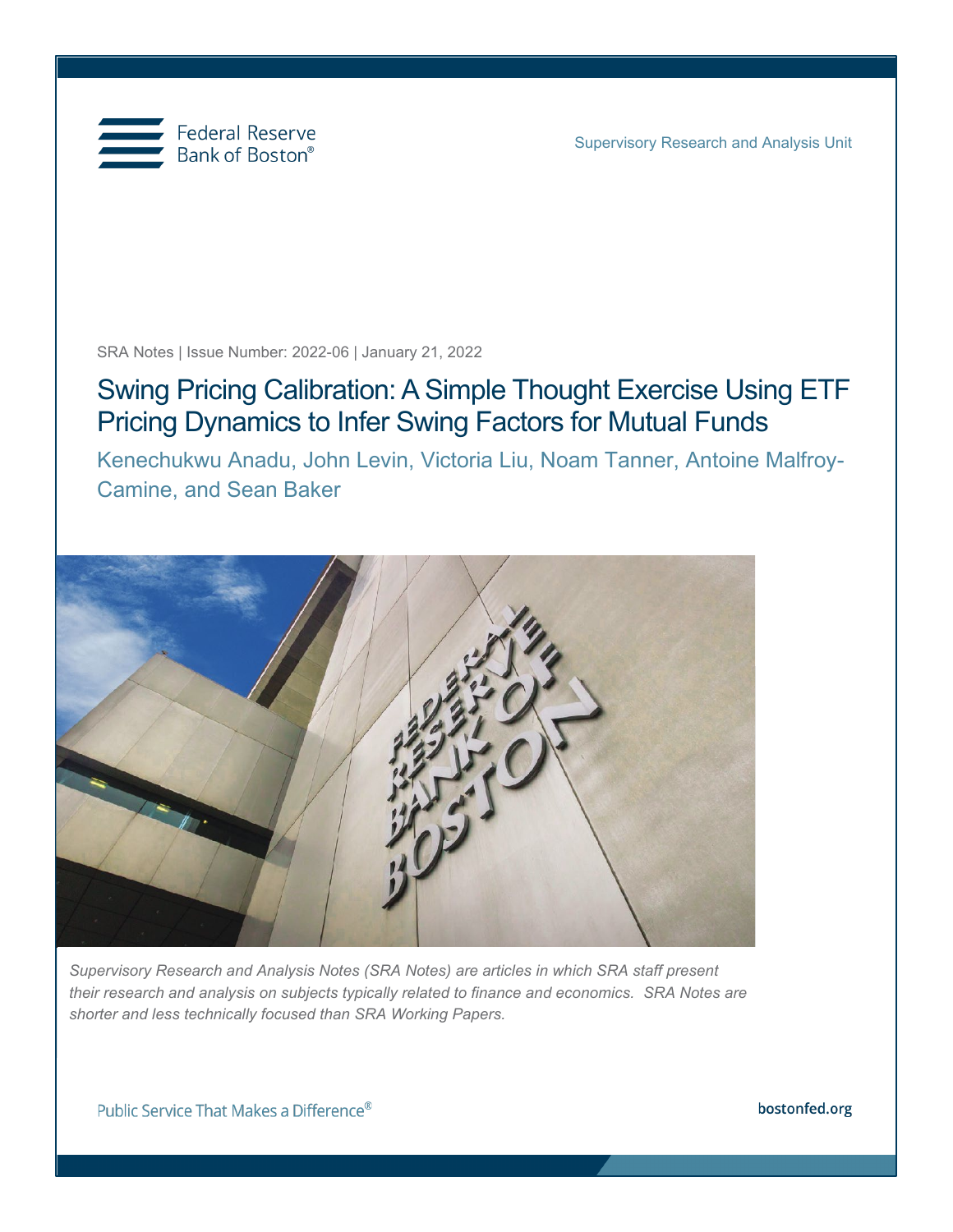## **Swing Pricing Calibration: A Simple Thought Exercise Using ETF Pricing Dynamics to Infer Swing Factors for Mutual Funds**

Kenechukwu Anadu, John Levin, Victoria Liu, Noam Tanner, Antoine Malfroy-Camine, and Sean Baker $<sup>1</sup>$  $<sup>1</sup>$  $<sup>1</sup>$ </sup>

January 21, 2022

#### **1. Introduction**

In March 2020, amid the onset of the COVID-19 pandemic, pooled investment funds that invest substantially in short-term debt instruments experienced large net redemptions and runs. [2](#page-1-1) For example, in the two-week period ended March 24, 2020, net redemptions from publiclyoffered institutional prime money market mutual funds (MMMFs) were about 30 percent (Presidents' Working Group on Financial Markets (PWG (2020)).<sup>[3](#page-1-2)</sup> Ultra-short-term bond mutual funds (MFs), including those that invest substantially in short-term corporate debt instruments, experienced large monthly net outflows of about 15 percent of net assets in March 2020.<sup>[4](#page-1-3)</sup> These outflows resulted in some funds liquidating their underlying assets at large discounts, which contributed to volatility in the prices of those assets and strains in broader financial markets.

Policy makers are assessing potential options to reduce the structural vulnerabilities in MFs and MMMFs, particularly those that invest in assets that can suddenly become illiquid during periods of stress.<sup>[5](#page-1-4)</sup> One option under consideration is swing pricing, or the process of

<span id="page-1-0"></span><sup>&</sup>lt;sup>1</sup> We thank Patrick de Fontnouvelle, Peggy Gilligan, Antoine Martin, Patrick McCabe and Siobhan Sanders for helpful comments, and Marco Cipriani, Akber Khan, Gabrielle La Spada, Lei Li, and William Riordan for numerous useful discussions. The views expressed in this note are those of the authors and do not necessarily reflect the opinions of the Federal Reserve Bank of Boston or Federal Reserve System. All errors and omissions are those of the authors. Corresponding author:  $\text{Ken.Anadu@bos.frb.org}$ 

<span id="page-1-1"></span><sup>&</sup>lt;sup>2</sup> To be sure, long-term MFs, such as corporate and municipal bond funds, also experienced large redemptions in March 2020. However, the focus of this note is on funds that invest primarily in short-term debt instruments.

<span id="page-1-2"></span><sup>&</sup>lt;sup>3</sup> This compares to two-week-period outflows of about 26 percent experienced during the MMMF run in September 2008 (PWG (2020)).

<span id="page-1-3"></span><sup>4</sup> This was the largest monthly net outflows relative to net assets since 1993. Based on Morningstar, Inc. data.

<span id="page-1-4"></span> $<sup>5</sup>$  Policy makers and researchers have flagged fire sale externalities as a risk to financial stability posed by open-</sup> ended pooled investment vehicles, including MFs. Since the Global Financial Crisis, numerous reforms have been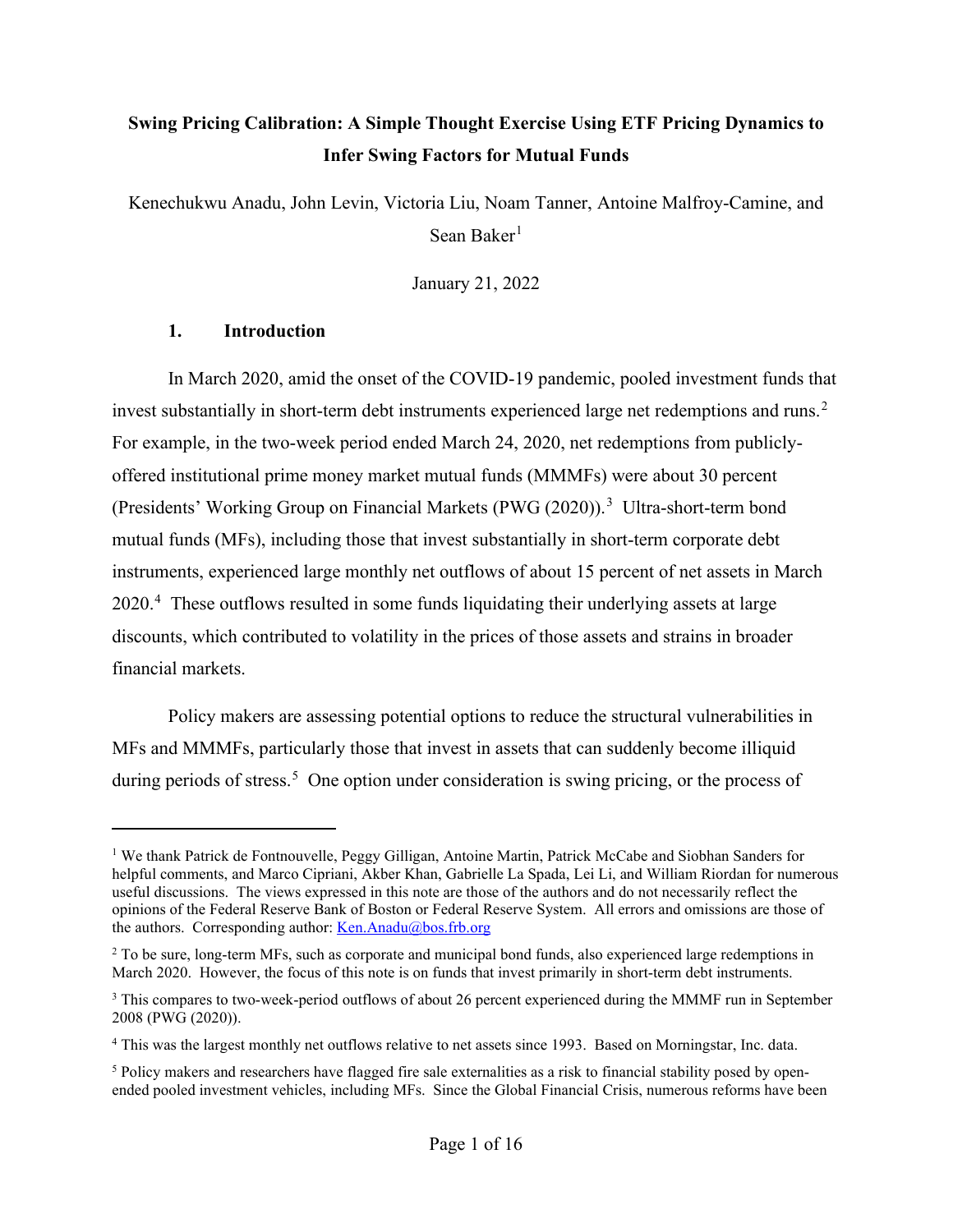adjusting a MF's net asset value per share (NAV) to pass on the costs arising from its net purchase or redemption activity to the investors responsible for that activity.<sup>[6](#page-2-0)</sup> Swing pricing can disincentivize large redemptions; however, effective design and calibration require real-time estimates of liquidity costs. These liquidity costs can be difficult to measure for certain corporate debt instruments, such as commercial paper, which generally only have thin secondary markets, even during normal times. $<sup>7</sup>$  $<sup>7</sup>$  $<sup>7</sup>$ </sup>

In this note, we use pricing dynamics for Exchange-Traded Funds (ETFs) that invest primarily in short-term debt to provide rough estimates of a *range* of swing-factor-proxies for MFs that invest in similar assets. The premise underlying this thought exercise is that MFs and ETFs that hold similar portfolios are comparable, except for the fund structure. Accordingly, the magnitude of ETF premiums and discounts could be a useful, albeit imprecise, proxy for liquidity costs for a MF that holds similar assets to the ETF. $8$  Thus, for MFs that held at least 50 percent of their pre-COVID-19 net assets in short-term corporate debt, swing-factor-proxies (that is, the ETF price discount to the value of its underlying assets) ranged between 2 and 7 percent, on average, during the most stressful period in March 2020.<sup>[9](#page-2-3)</sup>

This measure tended to be higher for MFs that held more short-term corporate debt than the median MF and those with a longer weighted average life (WAL) than the median MF. For

adopted to reduce these risks. For example, the SEC adopted two sets of MMMF reforms, in 2010 and 2014, to improve the resilience of MMMFs and reduce run risk. *See* <https://www.sec.gov/rules/final/2010/ic-29132.pdf> and [https://www.sec.gov/news/press-release/2014-143,](https://www.sec.gov/news/press-release/2014-143) respectively. Also, in 2016, the SEC adopted new liquidity risk management rules for MFs, including swing pricing. *See* <https://www.sec.gov/rules/final/2016/33-10233.pdf>

<span id="page-2-0"></span><sup>&</sup>lt;sup>6</sup> As discussed further below, since 2016, U.S. MFs (not MMMFs) are permitted to use swing pricing, although none has chosen to implement it. On December 15, 2021, the SEC proposed amendments to rules that govern MMMFs, including a swing pricing requirement for certain types of MMMFs that would cause their NAVs to drop on days when the fund experiences net redemptions. *See <https://www.sec.gov/news/press-release/2021-258>*.

<span id="page-2-1"></span><sup>7</sup> Under the current CP structure, for example, sellers typically ask the bank from which they purchased the CP to buy it back in the secondary market (Blackrock (2021)). More broadly, investors tend to hold CP and CD to maturity. Accordingly, there is little to no secondary market transactions, even during non-stressed periods (Financial Stability Board (2021)).

<span id="page-2-2"></span><sup>8</sup> The ETF premium/discount is the difference between an ETF's closing price and its end-of-day net asset value. See sections 3.2 and 3.3, respectively, for more information on our methodology and its limitations. *See* Appendix A for high-level characteristics for ultra-short-term bond MFs and ETFs.

<span id="page-2-3"></span><sup>9</sup> The largest outflows began on March 13, 2020 and abated on March 26, 2020. Also, during this period, the weighted average discount for the *entire* ETF sample was 4 percent; discounts as large as 12 percent were observed during this period. Finally, the median corporate debt percentage and WAL for the entire ETF sample was 77 percent and 1.2 years, respectively.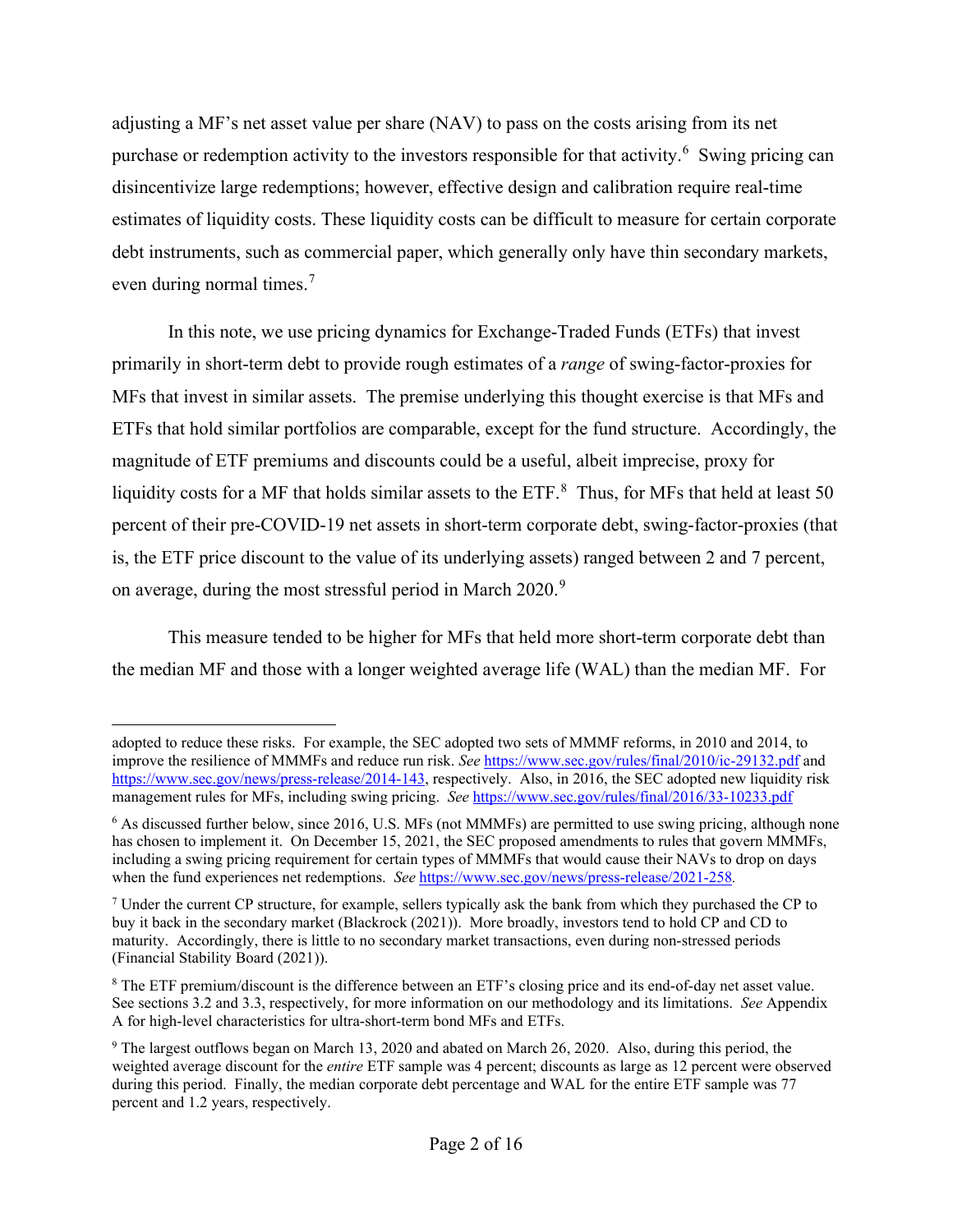MFs that invest at least 50 percent of their pre-COVID-19 net assets in government-related securities, the analogous range is only 0.01 percent to 0.11 percent, on average. These much lower ranges likely reflect the relatively low-risk and high liquidity of these funds' underlying assets.

Thus, during periods of stress in which funds experience large net redemptions, swing factors could range between 0.01 percent, for MFs that invest substantially in short-term government-related securities, to almost 7 percent for those that invest substantially in short-term corporate debt, on average. These proxies could be useful for benchmarking stress-period swing factors in which funds that invest substantially in money market instruments experience large net redemptions. Outside this cohort, the general framework could also be useful to benchmark swing-factor-proxies for other types of MFs that invest in less liquid assets, including municipal bonds, which also experienced unusually large net outflows in 2020.

The rest of this note is structured as follows: Section 2 briefly describes liquidity transformation risks in open-ended funds, the swing pricing mechanism, and ETF pricing dynamics. Section 3 discusses our approach and results. A conclusion follows.

## **2. Background**

## 2.1. *Liquidity Transformation in Open-Ended Funds*

Policy makers and researchers have identified liquidity transformation as a salient risk to financial stability posed by open-ended, collective investment vehicles, including MFs.<sup>[10](#page-3-0)</sup> These funds offer daily redemptions to their investors, but may hold assets that require more than a day to sell without significant price impact. The primary concern is that large redemptions and runs from these vehicles, particularly those that invest in relatively illiquid assets, could result in the funds liquidating their underlying assets at "fire sale" prices, which contributes to increased volatility in the prices of those assets and in broader financial markets (*see, generally,* Goldstein, Jiang, and Ng (2017), Chernenko and Sunderam (2020), Jiang, Li, Sun, and Wang (2020)).

<span id="page-3-0"></span><sup>10</sup> *See, e.g.,* Federal Reserve Board (2020), President's Working Group on Financial Markets (2020), Anadu and Cai (2019), Financial Stability Oversight Council (2016), International Monetary Fund (2015).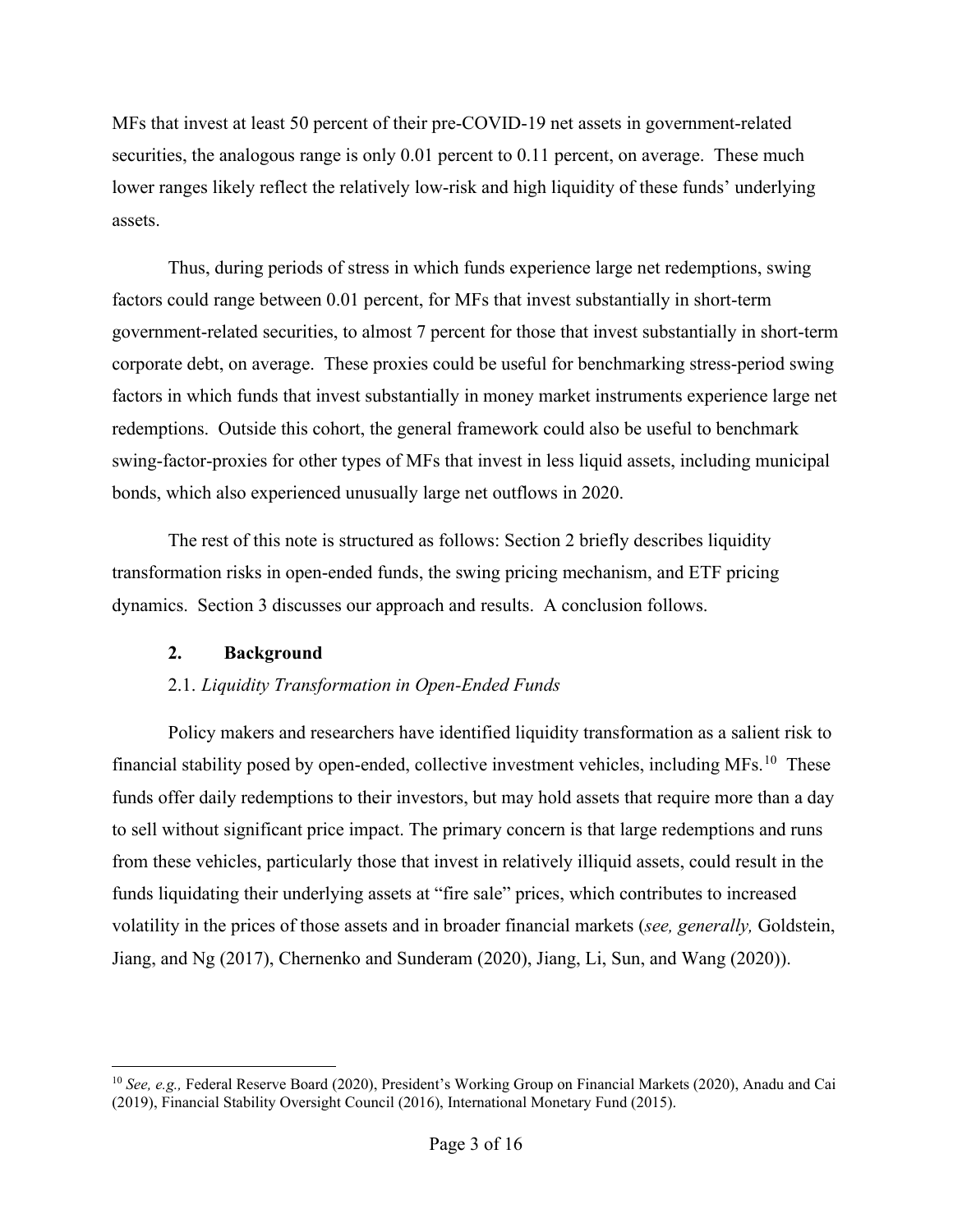MF fire-sale dynamics were at play in Spring 2020, amid the onset of the COVID-19 pandemic, when several types of MMMFs and bond MFs experienced unusually large net redemptions. Particular attention was paid to funds that invest substantially in corporate money market instruments, given the importance of this source of funding to businesses. Redemption activity from these funds, including MMMFs, likely amplified strains in the short-term funding markets, which normalized after unprecedented official sector actions were taken to restore key markets.<sup>[11](#page-4-0)</sup>

## 2.2. *The Swing Pricing Mechanism*

Swing pricing is one of several reform options under consideration for reducing liquidity transformation risks in MFs and MMMFs.<sup>[12](#page-4-1)</sup> A properly designed swing pricing requirement could create a disincentive for investors to redeem during periods of stress, as it forces a fund's investors to internalize the liquidity costs (including transaction, bid-ask spread, and marketimpact costs) of their redemption activity, at least partially.

Existing literature, which mostly focused on European MFs, is generally supportive of the efficacy of swing pricing. For example, an empirical study by Lewrick and Schanz (2017) finds that swing pricing dampens outflows in response to poor fund performance, but that it has a

<span id="page-4-0"></span><sup>&</sup>lt;sup>11</sup> The Federal Reserve, with prior approval from the Secretary of the Treasury, established numerous emergency lending facilities to support the flow of credit to households and business. For example, the Money Market Mutual Fund Liquidity Facility (MMLF) was established on March 18, 2020 to assist eligible MMMFs meet heightened redemption pressures. Also, on March 23, 2020, the Federal Reserve established the Secondary Market Corporate Credit Facility to provide liquidity to the corporate bond market. *See*

[https://www.federalreserve.gov/monetarypolicy/policytools.htm.](https://www.federalreserve.gov/monetarypolicy/policytools.htm) On the effectiveness of the MMLF, *see, e.g.,* Anadu, Cipriani, Craver, and La Spada (2021).

<span id="page-4-1"></span><sup>&</sup>lt;sup>12</sup> In 2016, the SEC adopted new rules that permit MFs to use swing pricing, among other changes. Thus far, no U.S. MF has adopted swing pricing. In contrast, swing pricing is more widely used in Europe. That no U.S. MF has chosen to adopt swing pricing reveals the MF industry's preference for swing pricing. Although operational obstacles are often cited as an impediment to widespread adoption, some funds have argued that investors may prefer a fund without swing pricing to an otherwise similar fund with swing pricing; thus, the collective action problem likely creates a first-mover disadvantage. Therefore, a requirement that certain MFs use swing pricing would resolve this collective action problem.

As previously noted, the SEC recently proposed mandatory swing pricing for MMMFs. Also, the Securities and Exchange Board of India (SEBI) recently introduced swing pricing for certain debt MFs. SEBI's framework is only activated when in-scope debt funds experience net redemptions. The framework is hybrid, such that during "normal" times, a fund sponsor may elect to activate swing pricing. During periods of stress, however, swing pricing is mandatory for in-scope debt funds (SEBI (2021)). This framework goes into effect in March 2022.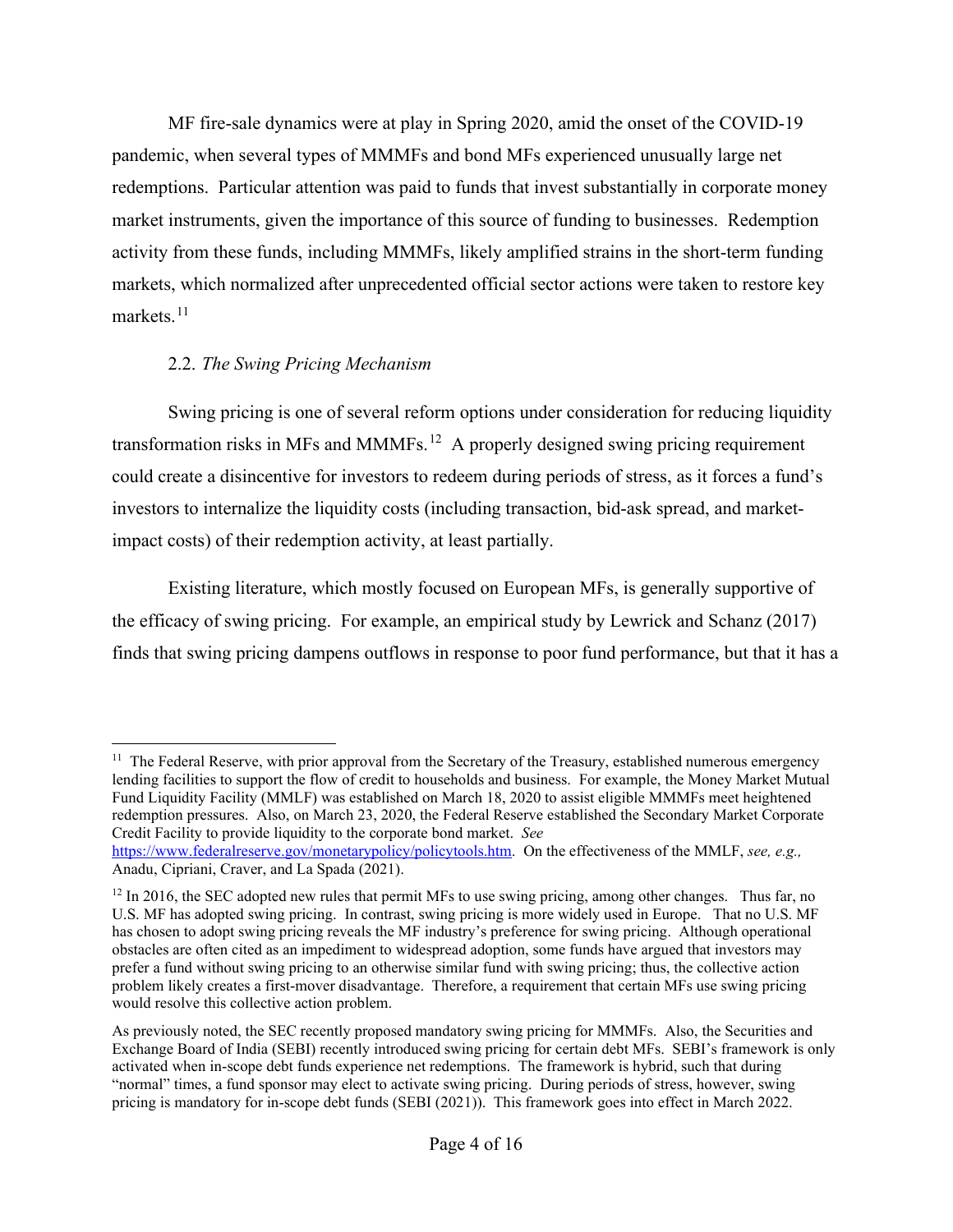limited effect on outflows during periods of stress.<sup>[13](#page-5-0)</sup> However, a study with more detailed information on fund-level pricing practices by Jin, Kacpercyzk, Kahraman, and Suntheim (2021) finds evidence that swing pricing eliminates the first-mover advantage and reduces outflows during market stress in corporate bond funds. Also, a study based on survey data covering the COVID-19 pandemic period by the Bank of England (2021) finds preliminary evidence that swing pricing may have helped to reduce outflows.<sup>[14](#page-5-1)</sup> Finally, a theoretical study by Capponi, Glasserman, and Weber (2020) illustrates that swing pricing could materially mitigate the firstmover advantage in MFs.

Although swing pricing could be a useful tool to reduce liquidity transformation risks, calibrating certain parameters, including the "swing factor," that is, the amount by which the fund "swings the NAV," may be difficult.<sup>[15](#page-5-2)</sup> In principle, the swing factor should equal all the liquidity costs arising from net flows. Unfortunately, MF liquidity costs cannot be observed directly, which makes swing factors difficult to calibrate. To address this problem, we propose using ETF pricing dynamics to estimate a range of swing factors for MFs that have a similar investment strategy. Understanding this methodology requires an explanation of how ETF pricing works, which we discuss next.

<span id="page-5-0"></span><sup>&</sup>lt;sup>13</sup> The lower effectiveness in certain instances may be due to challenges in calibrating swing pricing. Alas, the literature on appropriate calibration of swing factors is thin. A study by the Bank of England (2021) using survey data from December 2019 to June 2020 matched swing factors of corporate bond MFs to comparable corporate bond ETF bid-ask spreads and NAV discounts. It noted that swing factors may not fully reflect the cost of sales to meet redemptions and may not reflect the price uncertainty of the underlying bonds. Malik and Lindner (2017) demonstrate in a simulation that swing factors may need to be raised to a level higher than those justified by prevailing trading costs to deter the first-mover advantage. They also note that investors may lack awareness of swing pricing practices and that this lack of awareness may decrease effectiveness. They argue that increased communication may increase effectiveness. Also, in examining the efficacy of swing pricing in European bond MFs in March 2020, Claessens and Lewrick (2021) noted "[t]he swing factor might have been too modest to dissuade redemption in this episode."

<span id="page-5-1"></span> $<sup>14</sup>$  The evidence from this study draws an obvious conclusion: poorly calibrated swing pricing parameters, including</sup> too low swing factors, and full discretion in setting those parameters likely diminishes the efficacy of swing pricing.

<span id="page-5-2"></span><sup>&</sup>lt;sup>15</sup> For example, Bank of England (2021) found "Fund managers also noted the challenges of calculating swing factors in a highly volatile market environment, during which spreads are hard to define… information on execution prices was limited, or prices quoted by vendors were not representative of the actual tradeable spreads, particularly for fixed-income assets."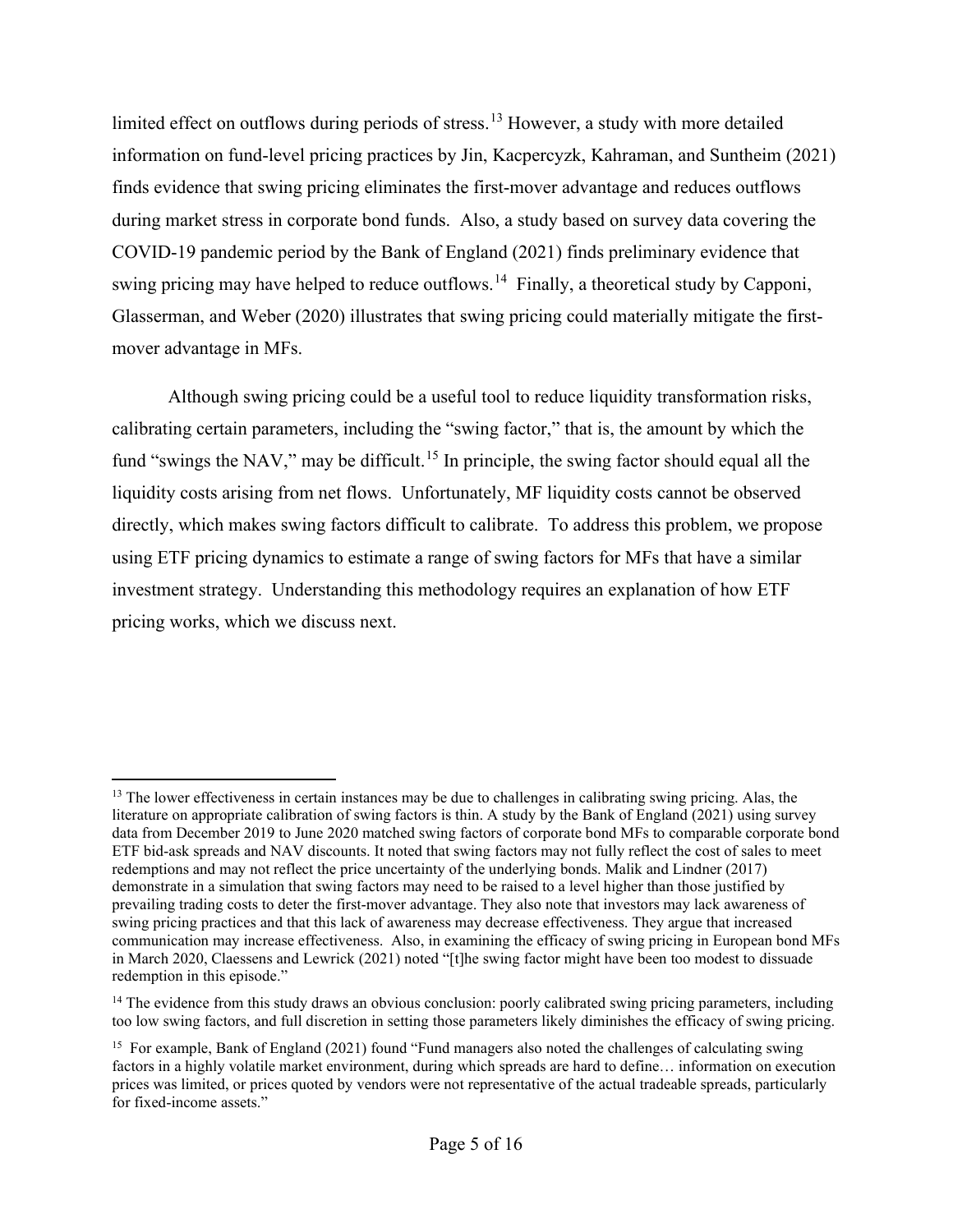#### 2.3. *Exchange-Traded Funds and Related Pricing Dynamics*

In contrast to MFs and MMMFs, which largely satisfy investor redemptions in cash, liquidity transformation risks are less salient for most ETFs. This is because the main mechanism by which most ETF shares are redeemed (or created) in the primary market is inkind; this "exchange" of ETF shares for a basket of the ETF's underlying securities minimizes liquidity transformation (Anadu, Kruttli, McCabe, and Osambela (2020)). ETFs, like other exchange-traded securities, have two prices in the secondary market: a bid price and an ask price. The bid and ask prices reflect the prices at which ETF shares can be bought or sold, respectively, and both are influenced by market forces. In addition to bid and ask prices, ETFs, like MFs, also compute a NAV once a day, which is the value of their underlying securities.

During normal times, the difference between an ETF's share price and its NAV is typically subdued for most ETFs, owing to arbitrage activities.<sup>[16](#page-6-0)</sup> However, during periods of stress, this so-called share price *premium* or *discount* to NAV can widen notably, albeit typically briefly, as observed in certain bond ETFs in March 2020. This divergence between an ETF's share price and its NAV likely reflects widening bid-ask spreads and other liquidity costs that impede APs' ability to arbitrage the price-NAV gaps.<sup>[17](#page-6-1)</sup> That is, during periods in which bond

<span id="page-6-0"></span><sup>&</sup>lt;sup>16</sup> Only large institutional investors known as Authorized Participants (AP) can transact with ETFs in the primary market. This process is known as the creation and redemption mechanism: when an ETF's share price is higher than its NAV (i.e., trading at a premium to NAV), the AP has an incentive to buy the ETF's underlying basket, deliver the basket to the ETF in exchange for ETF shares ("creations"), and then sell the ETF shares on the secondary market, earning the spread. The opposite happens if the ETF is trading at a discount to its NAV (that is, APs have incentives to engage in "redemptions").

<span id="page-6-1"></span><sup>&</sup>lt;sup>17</sup> Others have pointed to ETFs as a price discovery vehicle. For example, BlackRock (2020) suggests the ETF premiums and discounts to NAV are "…transmitting real-time information and providing price discovery for market participants," as the bonds underlying the ETF may trade infrequently and, therefore, not reflect current market information in their NAVs. Also, "ETFs acted as a price discovery tool, particularly in the fixed-income market, where market participants faced challenges in finding liquidity and establishing pricing for individual bonds." (Investment Company Institute (2020)). State Street Global Advisors (SSgA) notes "Fixed income liquidity became challenged and pricing more opaque than usual. Fixed income ETFs, however, tend to reflect more real-time sentiment and realistic pricing levels as to where the basket of bonds should trade. As a result, pricing on individual bonds can lag behind the real-time market sentiment and executable pricing levels reflected by the ETF, resulting in the appearance of large discounts to NAV. In some cases, the ETF price may have been a better representation of actionable trade prices of the underlying constituents, when some were not always quoted by dealers, and thus acting as an efficient price discovery venue." (SSgA (2020)).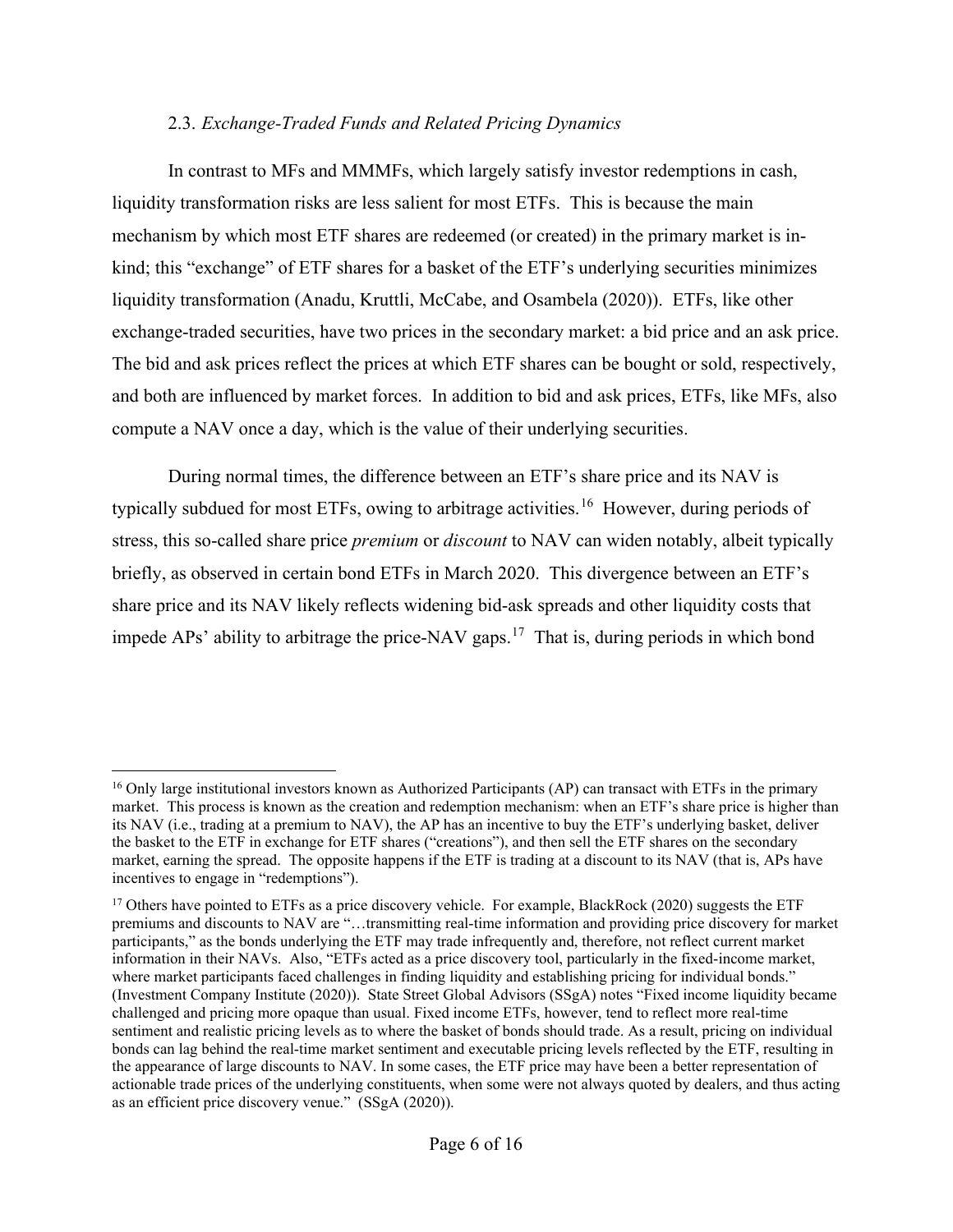markets are distressed, the ETF discount conveys information that could be useful in discerning the "true liquidation costs" of the ETF's underlying assets. $18$ 

## **3. Data and Approach, and Observations**

## 3.1. *Data and Approach*

Our data are primarily from Morningstar, Inc., Bloomberg, and funds' SEC filings. We first identified a group of bond MFs and ETFs that Morningstar, Inc. classifies as "ultra-shortterm." We limit this universe to those funds with inception dates on or before December 2019. Morningstar, Inc. also provides monthly and daily net assets, daily and monthly estimated net flows for MFs, and some portfolio-level information such as weighted-average life. Next, we obtained end-of-day premium and discount to NAV and other high-frequency data for ETFs from Bloomberg. Finally, we collected portfolio composition information for each MF and ETF from their SEC filings. We used these data to decompose holdings by broad categories, such as corporate and government.

Our methodology is quite intuitive: as previously noted, swing factors are difficult to calibrate because it is difficult to measure the liquidity costs generated by a MF's activities, particularly for funds investing in short-term corporate debt, which trade infrequently. The magnitude of an ETF's premium and discount to NAV could serve as a useful, albeit rough, proxy for these liquidity costs: a large discount represents the amount by which a MF's NAV might need to be swung downward when it experiences net redemptions. Conversely, a large premium could represent the amount by which a MF's NAV is swung upward when it experiences net purchases.<sup>[19](#page-7-1)</sup>

<span id="page-7-0"></span><sup>&</sup>lt;sup>18</sup> Another potential means of measuring ETF liquidity costs might be to use the ETFs' bid-ask spreads instead of their discounts to NAV. A challenge, however, is that the ETFs' bid-ask spread measures the liquidity of the ETF, not necessarily those of its underlying assets. For example, in the case of corporate bond ETFs, the ETF shares trade on a stock exchange and are likely more liquid than the underlying corporate bond it holds. So, using the ETFs' bidask spreads could understate bonds' transaction costs.

<span id="page-7-1"></span><sup>&</sup>lt;sup>19</sup> We are primarily concerned about the downward NAV adjustments required when there are net outflows, however, swing pricing could be symmetrical, requiring upward NAV adjustments when there are inflows to reduce dilution of the value of the fund's shares. Of course, this approach is of course not without caveats and limitations, which we will discuss in a later section. Nonetheless, we think this is a useful first step in the direction to a proper calibration.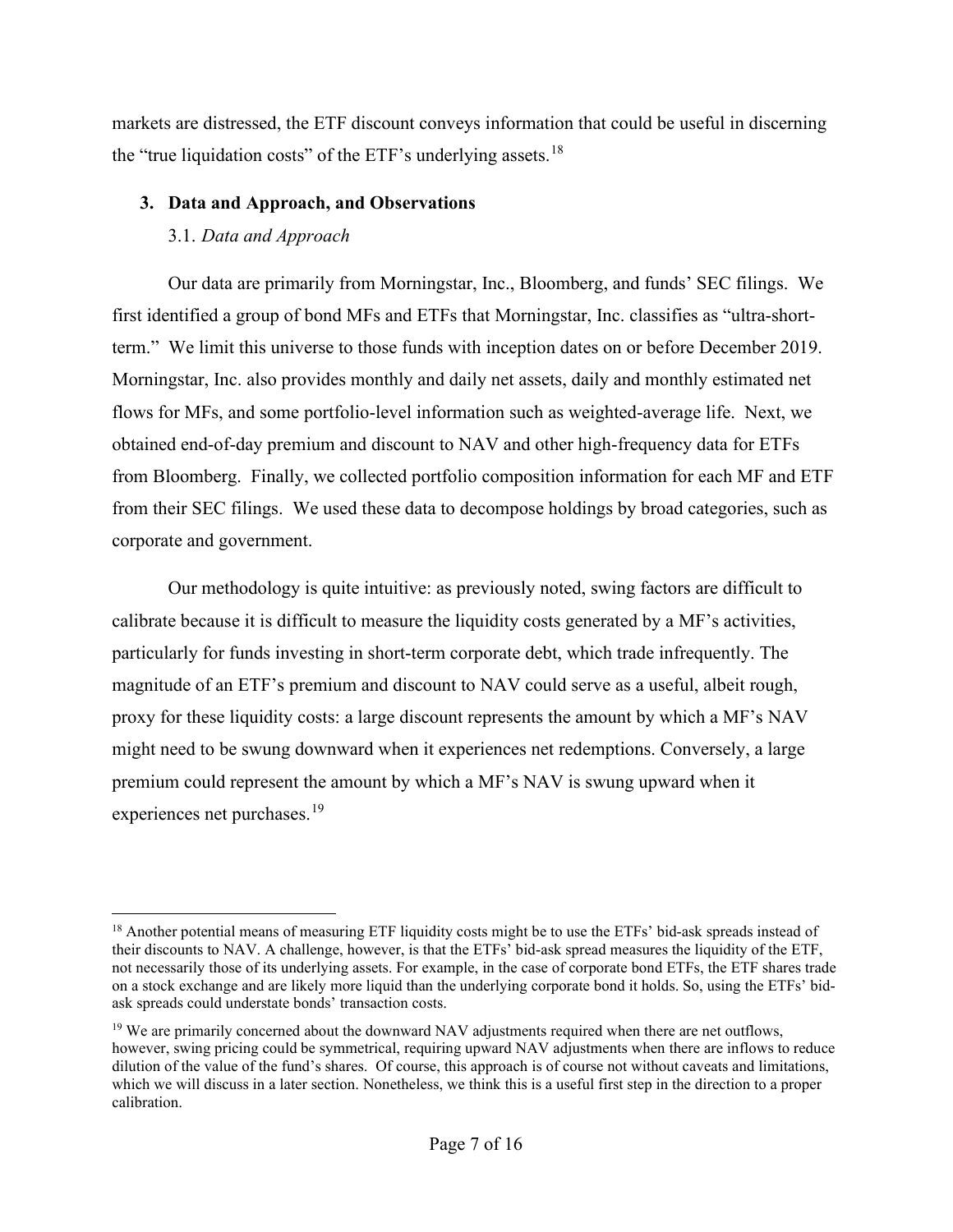#### 3.2. *Observations*

Our general conjecture: during periods in which a MF experiences unusually large net redemptions, a similarly positioned ETF would experience large discounts to its NAV insofar as the MF-redemption is driven by broad market stress. There are at least two potential interpretations of this. First, MF redemptions increase the liquidity costs of their underlying assets (focusing on non-government debt), on balance, which are then reflected in ETF pricing dynamics. Second, broad market stress induces redemptions from MFs through the flowperformance relationship (*see, e.g.,* Chernenko and Sunderam (2020)), which is then reflected in ETF pricing dynamics.<sup>[20](#page-8-0)</sup> Nevertheless, we make no claims of causality and simply observe the relationship between MF net flows and ETF premiums and discounts for funds that hold similar portfolios.

Figure 1 reports daily ETF premium and discount to NAV and MF net flows for funds classified as ultra-short-term bond funds. Figure 1, Panel A shows that in March 2020, corporate bond ETFs experienced large discounts-to-NAV of almost four percent, on average, while MFs experienced contemporaneous net outflows of a similar magnitude.<sup>[21](#page-8-1)</sup> In contrast, the premium/discount for government ETFs was relatively muted (Panel B), even though net flows (both in and out) were quite volatile.

<span id="page-8-0"></span><sup>&</sup>lt;sup>20</sup> Another is that the ETF AP's reluctance to arbitrage the price-NAV (described in footnote 14) gap may be a function of the AP's risk aversion. To the extent dealers' balance sheet costs or risk aversion cause the ETF arbitrage mechanism to break down and cause ETFs' prices to have a large discount to NAV, this could also be consistent with high transaction costs for the underlying bonds.

<span id="page-8-1"></span><sup>&</sup>lt;sup>21</sup> Although corporate bond ETFs experienced large NAV discounts in March 2020, it is likely that discounts could have been even larger had the Federal Reserve not intervened with emergency lending facilities to provide backstops to the corporate bond primary and secondary markets. *See* Boyarchenko, Kovner, and Shachar (2020).

Also, it is worth noting that this phenomenon is not limited to ultra-short-term bond ETFs, for example, municipal bond ETFs also experienced sharp discounts of about 8 percent, on average, in March 2020, a month in which municipal bond MFs experienced record net outflows of about 5 percent (*see* Appendix C). Nor is it limited to March 2020, for example, some corporate bond ETFs experienced large discounts during the 2013 "taper tantrum."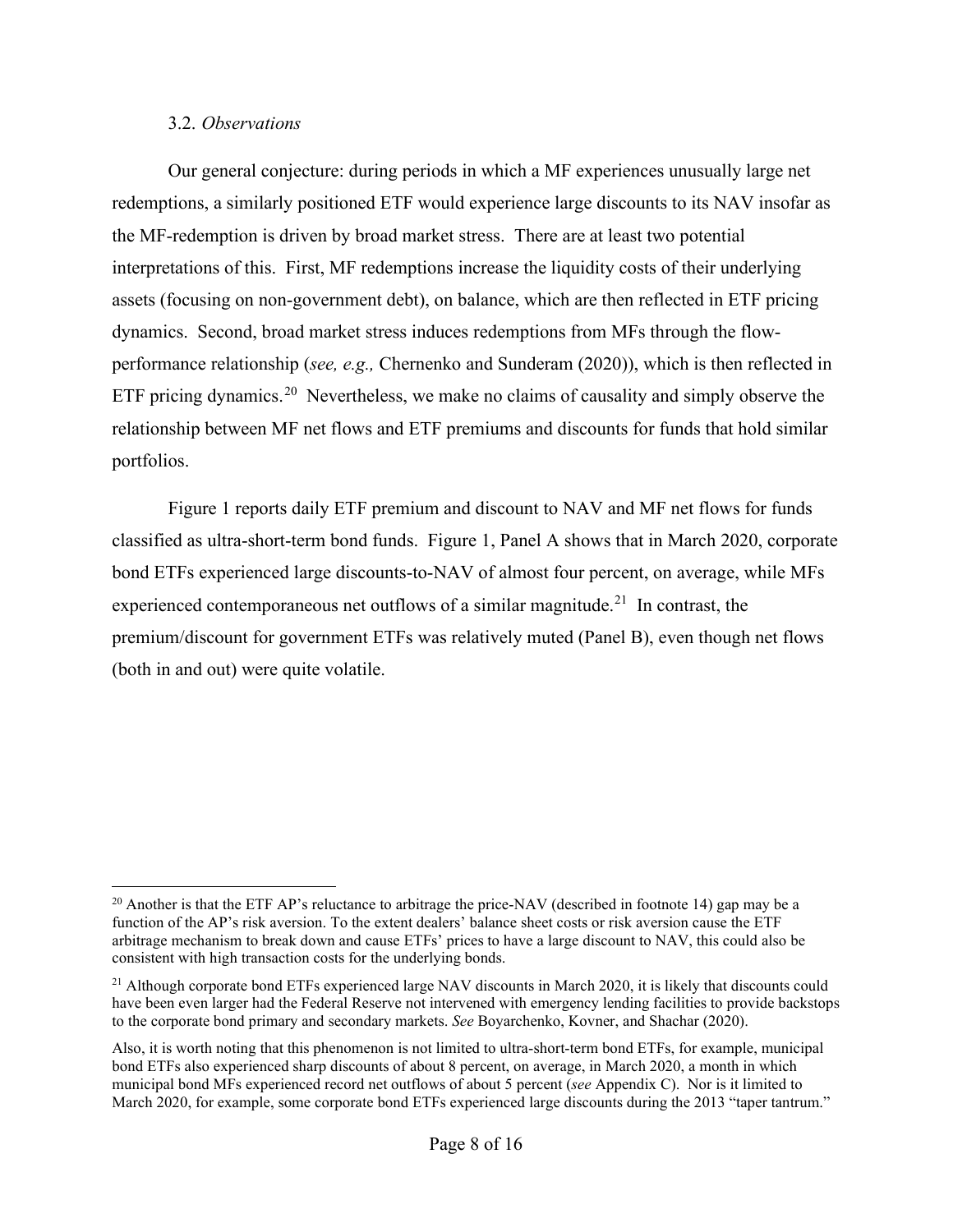

#### **Figure 1: ETF Premium/Discount and MF Net Flows for Ultra-Short Bond Funds**

Notes: "Corporate" are MFs and ETFs that held at least 50 percent of their pre-COVID-19 net assets in short-term corporate debt. "Government" are those that held at least 50 percent of their pre-COVID-19 net assets in government-related securities. The data are daily, and those for MFs are limited to funds with daily reported net flow data.

Sources: Authors' calculations based on Morningstar, Inc., and Bloomberg data.

Next, we divided our ETF sample by broad portfolio-composition levels and WAL to see how such factors generally relate to ETF premiums and discounts. Figure 2, Panel A shows that ETFs that held more corporate debt than the median corporate debt ETF tended to have larger discounts in March 2020 (about 7 percent) than those that held a below-median share of corporate debt (2 percent). Moreover, as reported in Figure 2, Panel B, ETFs with an above median WAL tended to experience larger discounts than those with below average WALs. Figure 3 reports an analogous exercise for government ETFs: premiums and discounts for those with above median holdings of government securities and WAL tended to be more volatile than the below median ETFs.<sup>[22](#page-9-0)</sup>

<span id="page-9-0"></span><sup>&</sup>lt;sup>22</sup> See Appendix B for the minimum, maximum, and median ETF premiums and discounts for the entire sample.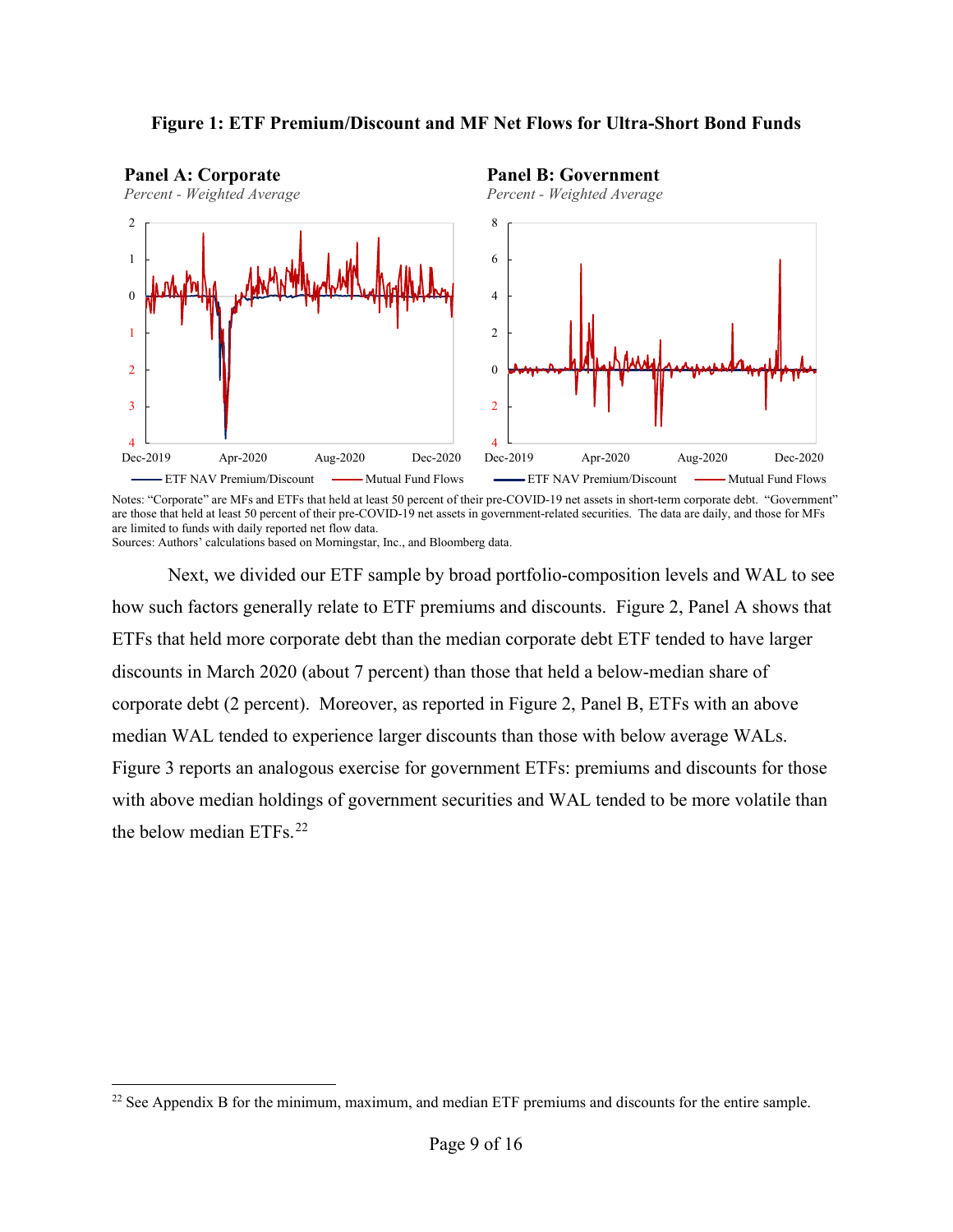

#### **Figure 2: ETF Premium/Discount for Select Corporate Ultra-Short Bond Funds**

**Panel B: WAL**

Notes: "Corporate" are ETFs that held at least 50 percent of their pre-COVID-19 net assets in short-term corporate debt. The data are daily. Sources: Authors' calculations based on Morningstar, Inc., and Bloomberg data.





Notes: "Government" are ETFs that held at least 50 percent of their pre-COVID-19 net assets in government-related securities. The data are daily Sources: Authors' calculations based on Morningstar, Inc., and Bloomberg data.

Finally, to understand how portfolio composition interacted with WAL during the worst days in March 2020, we divided our corporate bond ETF sample into four quadrants: High Corporate Holdings-High WAL; High Corporate Holdings-Low WAL; Low Corporate Holdings-High WAL; and Low Corporate Holdings-Low WAL. Figure 4 shows that, in March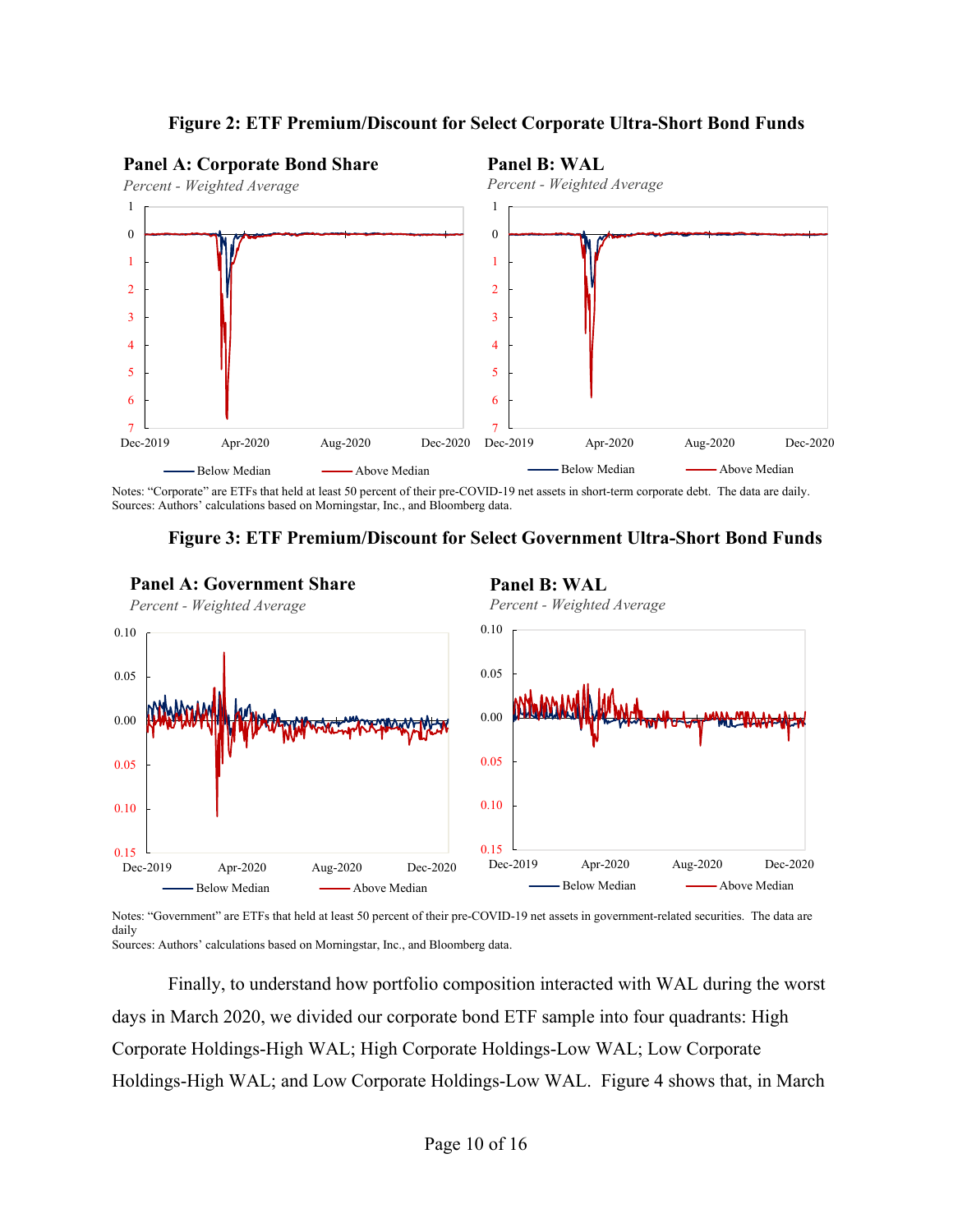2020, corporate bond ETFs that had both an above-median fraction of corporate bonds and above-median WAL experienced a median and maximum discount of approximately one and a half percent and 12 percent, respectively (first box). In contrast, ETFs with both below-median holdings of corporate debt and below-median WAL (fourth box) had a median discount of about half of a percent, and a maximum of four percent. $^{23}$ 



**Figure 4: Distribution of Premium/Discount for Ultra-Short ETFs in March 2020**

Notes: Figures are in percentage point. The first box, High Corp-High WAL, shows distribution of premiums and discounts for ETFs with a larger fraction of corporate debt and higher weighted average life than the median corporate debt ETF. The last box, Low Corp-Low WAL, shows the distribution of premiums and discounts for ETFs with a lower fraction of corporate debt and lower WAL than the average corporate debt ETF. These distributions are based on daily ETF premium and discount to NAV, and the period is March 2020. Source: Authors' calculations based on Morningstar, Inc., and Bloomberg data.

To sum up this section, during periods in which short-term corporate bond MFs are experiencing large net redemptions, average swing-factor-proxies could range between approximately 2 percent and 7 percent, depending on portfolio composition and WAL. For MFs that invest primarily in government-related securities, the range is substantially lower: 0.01 to 0.11 percent.

<span id="page-11-0"></span><sup>&</sup>lt;sup>23</sup> We ran discovery regression analysis on six pairs of ultra-short corporate bond ETFs and MFs spanning February to May 2020. Pairs are matched based on portfolio characteristics such as share of corporate holding, weightedaverage life, and fund size. For each pair i of ETF and MF, regression specification is as follows:

ETF NAV Discount / Premium<sub>it</sub> =  $\beta_0 + \beta_1 * MF$  Flow<sub>it</sub> +  $\beta_2 * MF$  Outflow<sub>t</sub> +  $\beta_3 * (MF$  Flow<sub>it</sub> \* MF Outflow<sub>it</sub>) +  $\alpha_i$  +  $\epsilon_{i,t}$ 

where *MF Outflow<sub>t</sub>* is a dummy variable indicating whether there is MF net outflow on day *t*. Regression results suggest that one percent MF outflow correlates with an additional 20 basis point ETF NAV discount. Results are statistically significant at ten percent level. There are a few caveats worth cautioning. In addition to those in section 3.4, the six pairs matched on portfolio characteristics are not guaranteed to have identical underlying positions.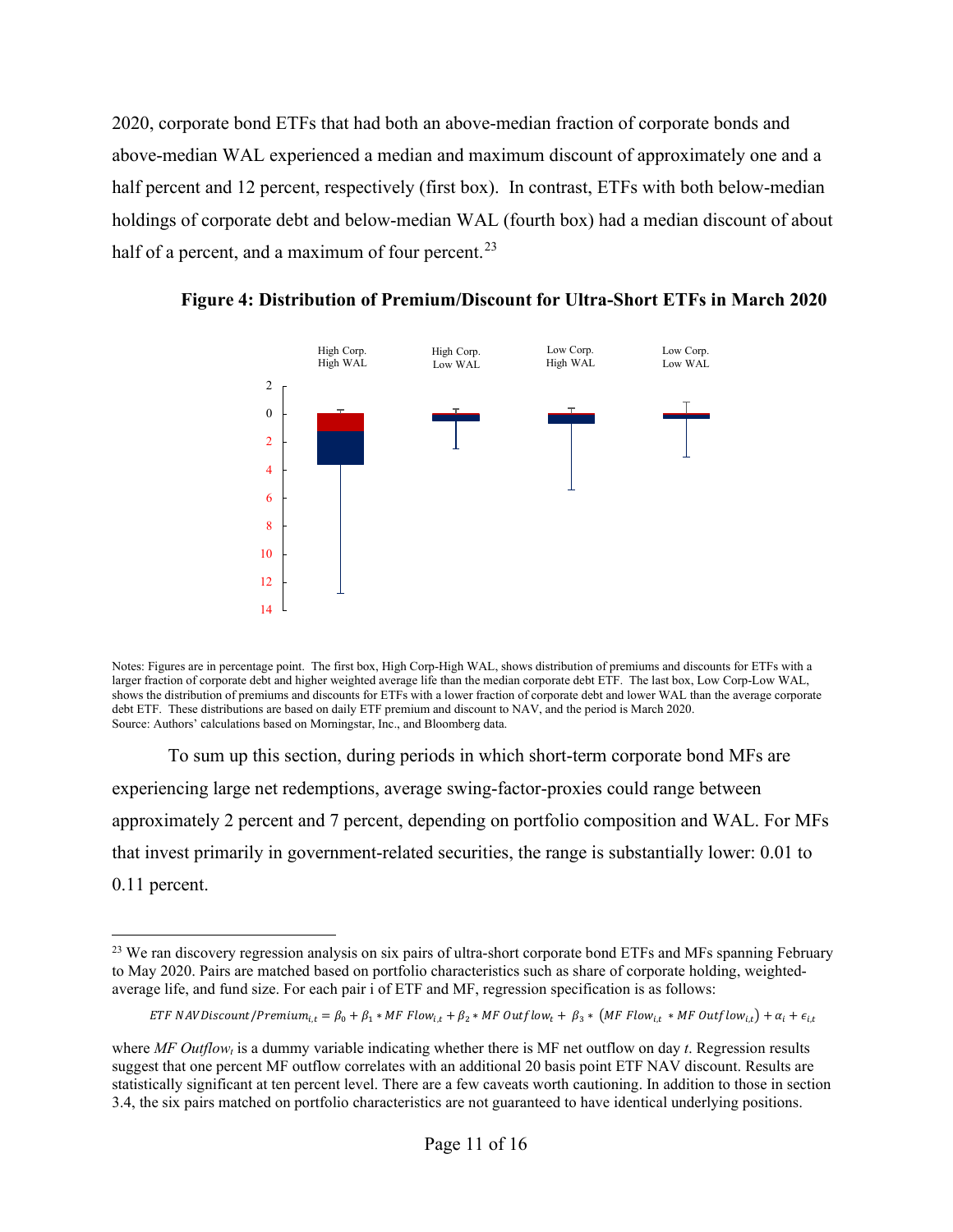#### 3.3. *Caveats and Limitations*

A few caveats are in order. First, our analysis generally assumes that MFs and ETFs with similar investment strategies are comparable, except for the investment vehicle (MF or ETF). This assumption is difficult to examine empirically due to data limitations. That said, we provide *ranges* for swing-factor-proxies, which somewhat relaxes the "similar portfolios" constraint. Second, ETF premiums and discounts likely reflect other factors, such as non-pricerelated incentives of  $APs$ .<sup>[24](#page-12-0)</sup> These additional unobserved factors may muddy the degree to which premiums and discounts reflect just liquidity costs. Third, while ETFs and MFs might inherently have different clientele due to their structural differences, our analysis is agnostic on "clientele effects" that may be contributing to pricing dynamics.<sup>[25](#page-12-1)</sup>

Finally, our framework does not estimate swing-factor-proxies for different levels of net investor activity. Thus, it could be useful to think of the averages as lower bounds, during periods of stress, depending on a fund's net redemptions and portfolio composition.

#### **4. Conclusion**

Open-ended collective investment vehicles, particularly those that invest in nongovernment debt, engage in liquidity transformation. Large redemptions and runs from these vehicles can negatively impact financial markets, as was observed in March 2020. One potential policy option for dampening large redemptions and destabilizing runs on funds is swing pricing, particularly if it is designed so that redeeming shareholders bear the full costs of their redemption activity. Despite swing pricing's potential benefits, calibrating swing factors is difficult, particularly for assets with thin secondary markets, such as commercial paper.

In this note, we provide a framework that can be used to benchmark swing factors for different fund types. For example, for MFs that invest primarily in short-term corporate debt, the discount-to-NAV could fall between 2 percent to 7 percent, on average, during periods of stress in which the funds experience large net redemptions. Our analysis could be useful to policy

<span id="page-12-0"></span> $24$  Other factors such as commissions, taxes, and fees from the creation and redemption process and higher hedging costs during periods of stress (International Organization of Securities Commissions (2021)).

<span id="page-12-1"></span> $25$  For example, we note that there could be selection biases that reflect MF investors' and ETF investors' different redemption behavior during stressed markets.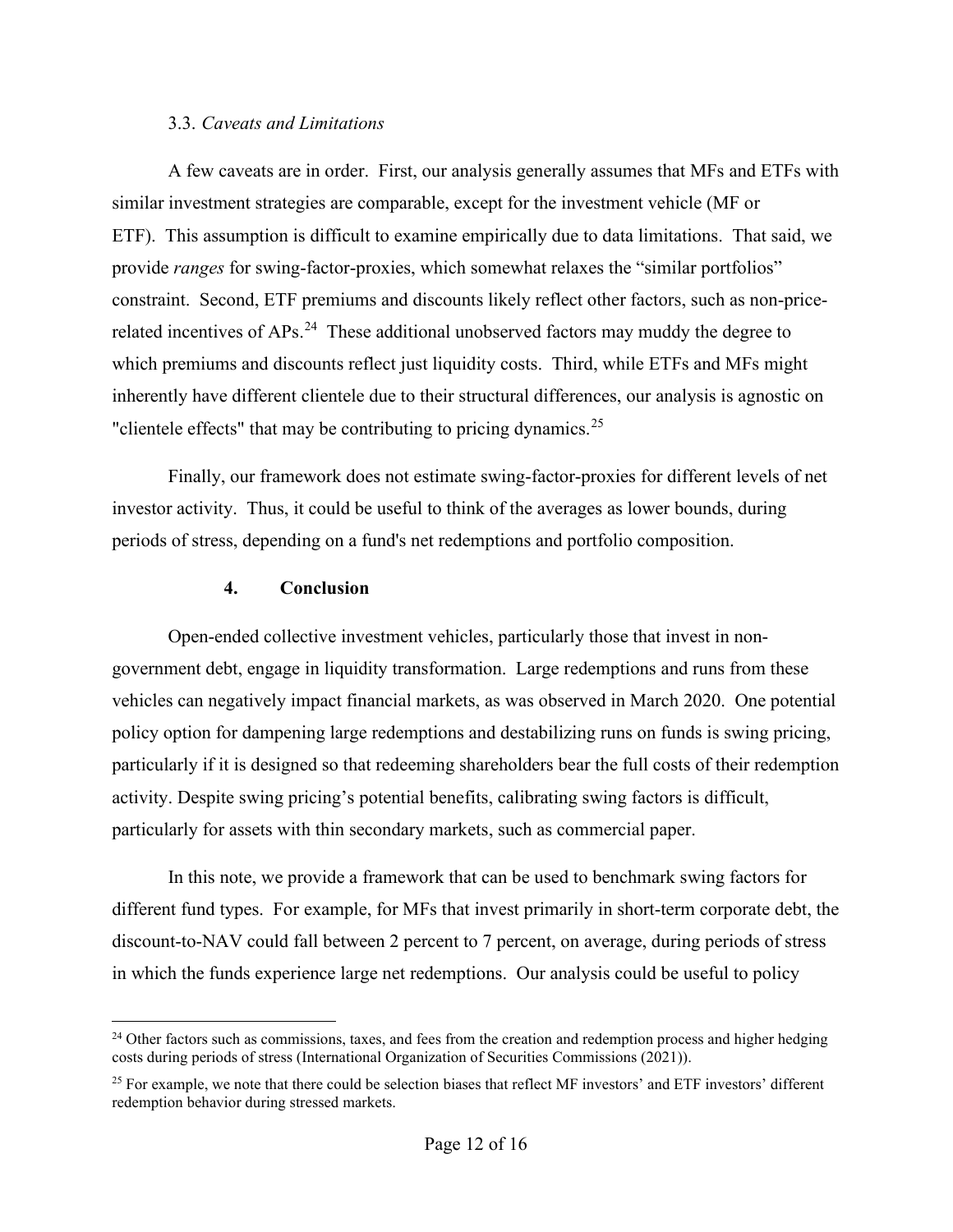makers that are examining methods to calibrate swing factors that reasonably approximate transaction costs, while preserving the benefits of the fund to investors.

## **References**

- Anadu and Cai, 2019, Liquidity Transformation Risks in U.S. Bank Loan and High-Yield Mutual Funds, Boston Fed. working paper.
- Anadu, Cipriani, Craver, and La Spada, 2021, The Money Market Mutual Fund Liquidity Facility, Boston Fed. working paper.
- Anadu, Kruttli, McCabe, and Osambela, 2020, The Shift to Passive Invest: Potential Risks to Financial Stability, Financial Analysts Journal.
- Bank of England, 2021, Liquidity Management in UK Open-ended Funds.
- BlackRock, 2021, S7-01-21: Comments on the Report of the President's Working Group on Financial Markets: Overview of Recent Events and Potential Reform Options for Money Market Funds.
- Boyarchenko, Kovner, and Shachar, 2020, It's What You Say and What You Buy: A Holistic Evaluation of the Corporate Credit Facilities, New York Fed. working paper.
- Capponi, Glasserman, and Weber, 2018, Swing Pricing for Mutual Funds: Breaking the Feedback Loop Between Fire Sales and Fund Runs, Office of Financial Research working paper.
- Chernenko and Sunderam, 2020, Do Fire Sales Create Externalities?, Journal of Financial Economics
- Claessens and Lewrick, 2021, Open-ended Bond Funds: Systemic Risks and Policy Implications, Bank for International Settlements
- Federal Reserve Board, 2020, Financial Stability Report.
- Financial Stability Board, 2021, Policy Proposals to Enhance Money Market Fund Resilience: Consultation Report.
- Financial Stability Oversight Council, 2016, Update on Review of Asset Management Products and Activities.
- Goldstein, Jiang, and Ng, 2017, Investor Flows and Fragility in Corporate Bond Funds, Journal of Financial Economics.
- International Monetary Fund, 2015, The Asset Management Industry and Financial Stability.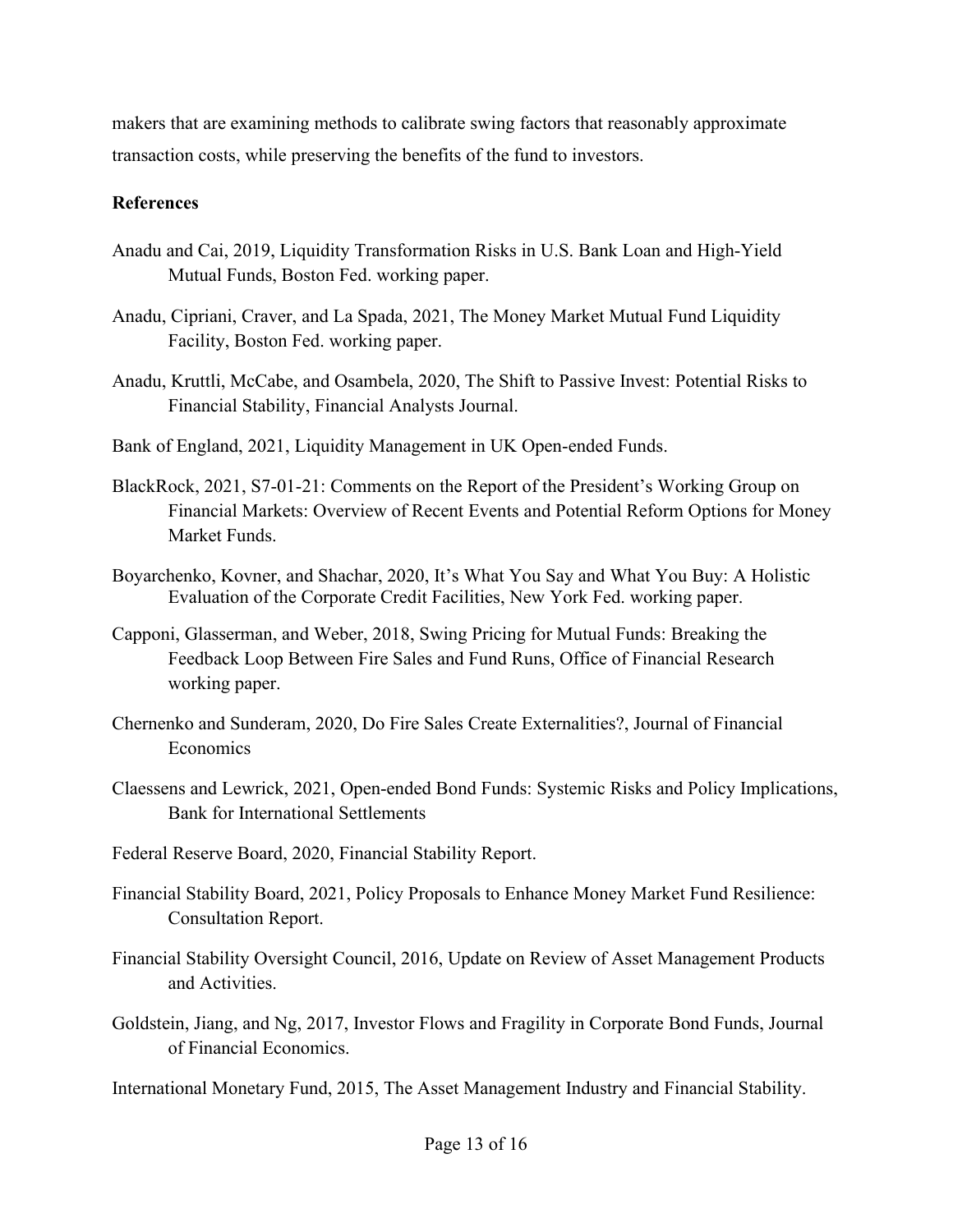- International Organization of Securities Commissions, 2021, Exchange Traded Funds Thematic Note – Findings and Observations during COVID-19 Induced Market Stresses.
- Investment Company Institute, 2020, Experiences of US Exchange-Traded Funds During the COVID-19 Crisis.
- Jiang, Li, Sun, Wang, 2020, Does Mutual Fund Illiquidity Introduce Fragility into Asset Prices?, Federal Reserve Board working paper.
- Jin, Kacpercyk, Kahraman, Suntheim, 2021, Swing Pricing and Fragility in Open-End Mutual Funds, Review of Financial Studies.
- Lewrick and Schanz, 2017, Is the Price Right? Swing Pricing and Investor Redemptions, Bank for International Settlements working paper.
- Malik and Lindner, 2017, On Swing Pricing and Systemic Risk Mitigation, International Monetary Fund working paper.
- Novick, Cohen, Warr, Fisher, Nugteren, Merwin, Tiwari, and Takasaki, 2020, Lessons From COVID-19: ETFs as a Source of Stability, BlackRock.
- President's Working Group on Financial Markets, 2020, Report on Money Market Funds.
- Securities and Exchange Board of India, 2021, Circular on Swing Pricing Framework for Mutual Fund Schemes.
- Securities and Exchange Commission, 2016, Investment Company Swing Pricing.
- SSgA, 2020, SPDR ETFs: Liquidity and Price Discovery Tools.
- Zeng, 2017, A Dynamic Theory of Mutual Fund Runs and Liquidity Management, European Systemic Risk Board working paper.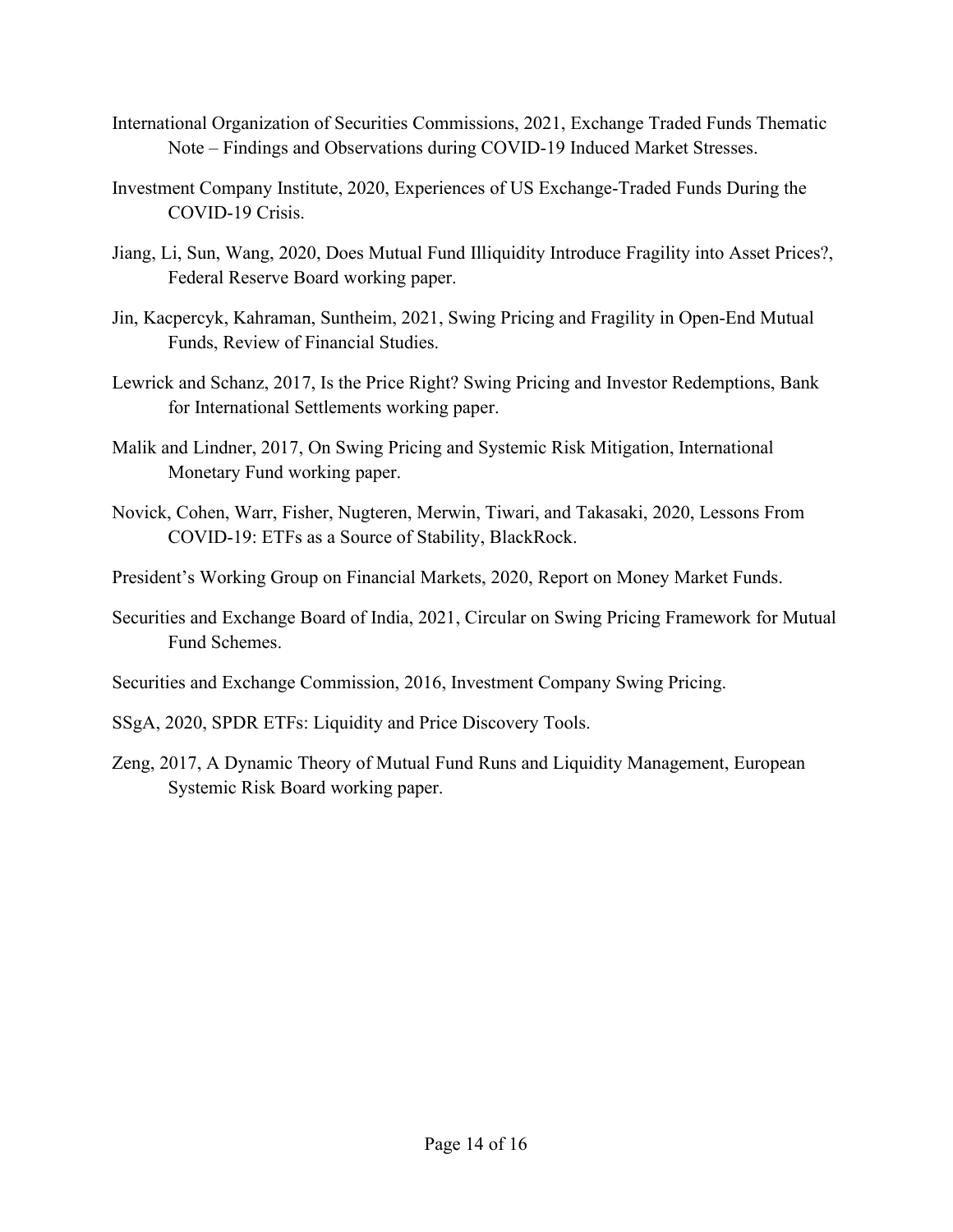#### **Appendices**

|                             | <b>Corporate Bond Funds</b> |             | <b>Government Bond Funds</b> |             |
|-----------------------------|-----------------------------|-------------|------------------------------|-------------|
|                             | Mutual Funds                | <b>ETFs</b> | Mutual Funds                 | <b>ETFs</b> |
| Number of Funds             | 21                          | 14          | 9                            | 6           |
| Size - USD Billions         | 5.7                         | 4.3         | 0.3                          | 6.0         |
|                             | (7.5)                       | (4.8)       | (0.3)                        | (7.8)       |
| Corp. Share - Percent       | 78.3                        | 75.8        | 3.2                          | 0.0         |
|                             | (13.6)                      | (11.7)      | (14.5)                       |             |
| Gov. Share - <i>Percent</i> | 4.5                         | 6.6         | 86.3                         | 97.7        |
|                             | (12.7)                      | (7.7)       | (16.7)                       | (1.4)       |
| WAL - Years                 | 0.8                         | 1.1         | 2.7                          | 0.4         |
|                             | (0.6)                       | (0.7)       | (1.0)                        | (0.5)       |

#### **Appendix A: Ultrashort Bond Funds - Weighted Average and Dispersion**

Notes: Appendix A reports some asset-weighted characteristics of MFs and ETFs in our sample. "Corporate Bond Funds" are MFs and ETFs that invested at least 50 percent of their pre-COVID-19 event net assets in short-term corporate debt. "Government Bond Funds" are those for which government-related securities comprised at least one half of their pre-COVID-19 net assets. The top numbers are weighted averages; The numbers in parentheses are standard deviations. The total assets of the 30 corporate and government MFs with data on their portfolios is \$123 billion, or approximately 56 percent of the ultrashort bond MF industry. Total assets of the 20 ETFs in our sample is \$95.7 billion, or approximately 97 percent of the ultrashort bond ETF industry.





Notes: Series are presented as asset-weighted averages. Authors' calculations based on Morningstar, Inc., and Bloomberg data. Sources: ETF data are daily, while MF data are monthly.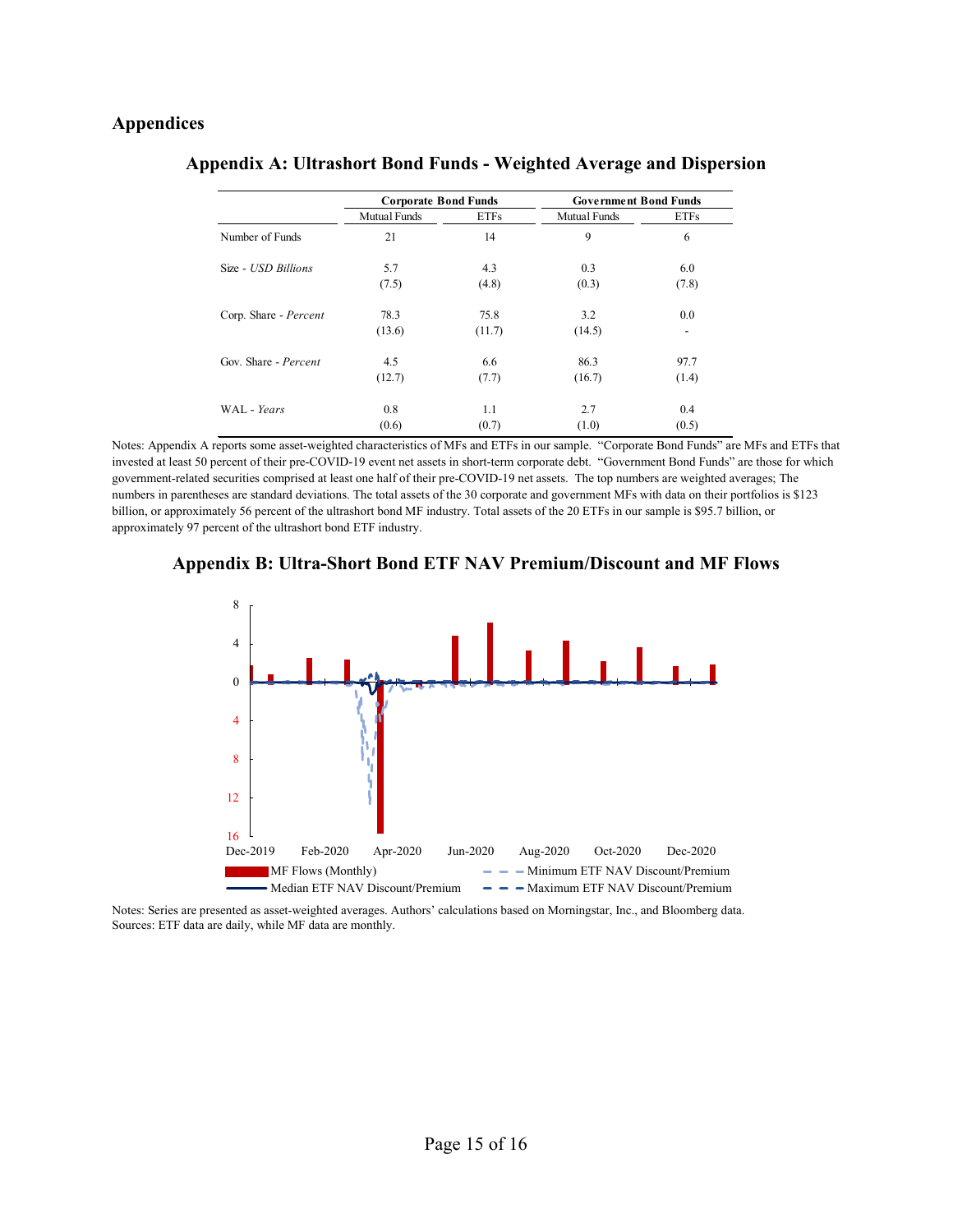**Appendix C: Municipal Bond ETF NAV Premium/Discount and MF Flows**



Notes: Series are presented as asset-weighted averages.

Sources: Authors' calculations based on Morningstar, Inc., and Bloomberg data. ETF data are daily, while MF data are monthly.